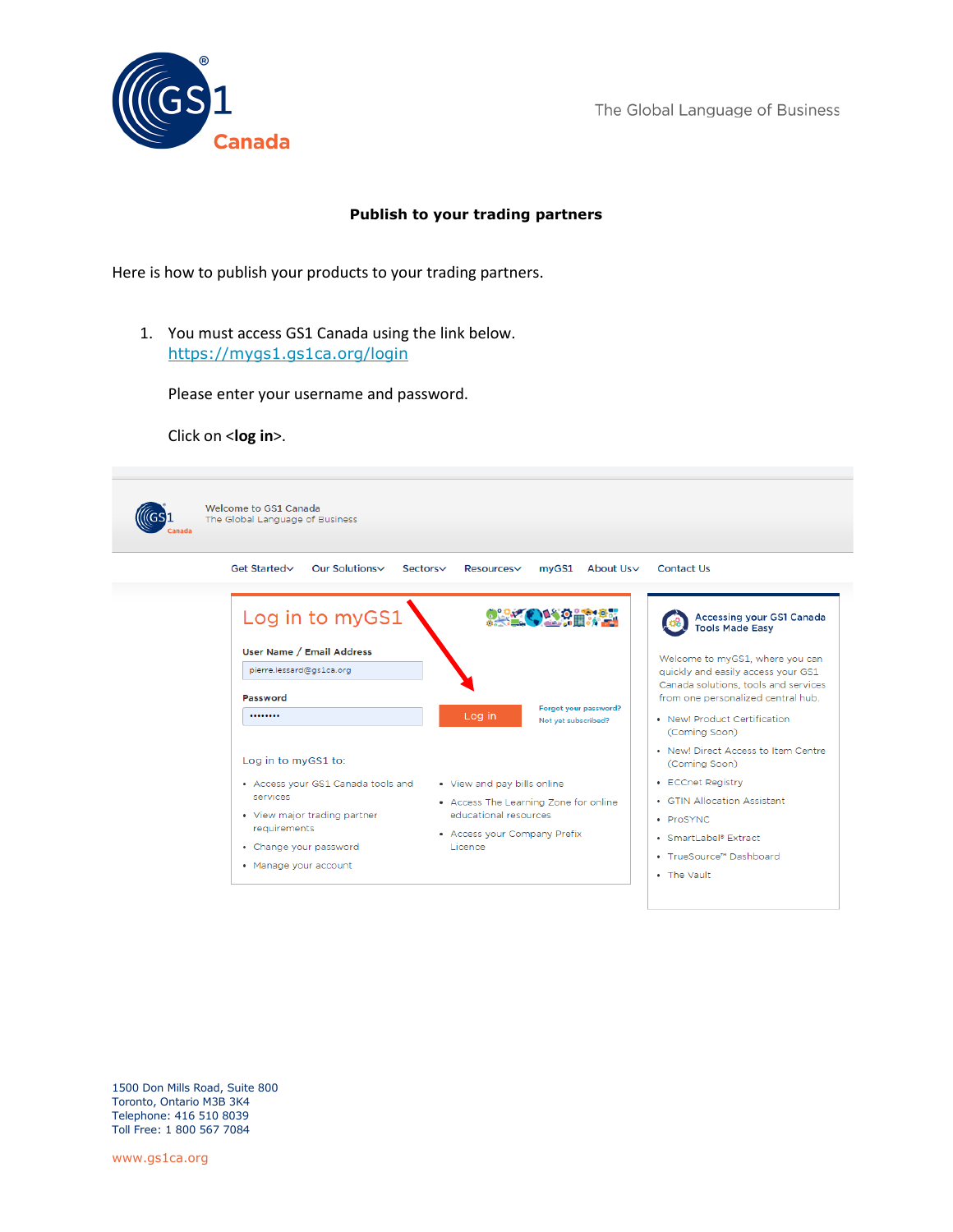

2. In the Subscribers section, go under the My Tools section.

## Click on <**ProSYNC**>.

| <b>Welcome to GS1 Canada</b><br>The Global Language of Business                                 |                                                  |                                                                                    | <b>Français</b><br>My Quick Links |
|-------------------------------------------------------------------------------------------------|--------------------------------------------------|------------------------------------------------------------------------------------|-----------------------------------|
| Commencer∨                                                                                      | Nos solutions~<br>Secteurs∨                      | $\lambda$ propos $\vee$<br>monGS1<br>Ressources                                    | Nous joindre                      |
| My Profile<br>Hello, pierre lessard<br><b>TEST CI - DA</b><br>Company Status:<br>Subscriber ID: | myGS1                                            | The personalized hub for all your GS1 Canada needs.<br>My Tools<br>ECCnet Registry | <b><i>D</i></b> ProSYNC           |
| <b>Company Profile</b>                                                                          |                                                  | <b>† in</b> Trading Partner Requirements                                           | View by Solution                  |
| myGS1 Home                                                                                      | <b>Trading Partner</b>                           | <b>Content Required by Trading Partner</b>                                         | <b>My Current Solution Status</b> |
| <b>ECCnet Technical Documents</b>                                                               | <b>Acosta Canada Corp</b><br>Aramark Canada Ltd. |                                                                                    |                                   |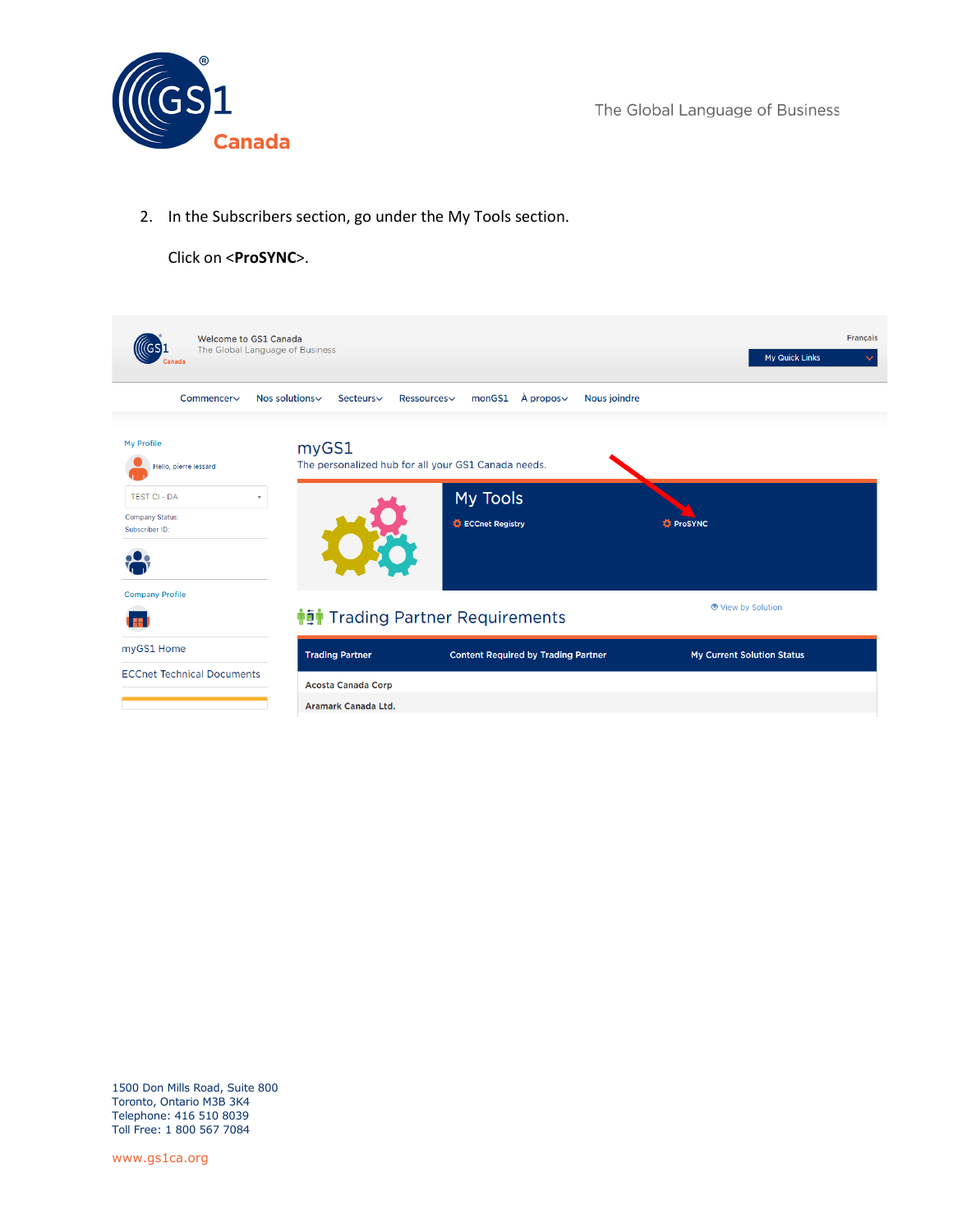

| <b>PRODUCT</b> | <b>FILE UPLOAD</b>              |          | <b>COMPANY</b>                                                     |           | <b>TRADING PARTNERS</b> |          | <b>REPORTS</b>                                    |                |                        |                           |
|----------------|---------------------------------|----------|--------------------------------------------------------------------|-----------|-------------------------|----------|---------------------------------------------------|----------------|------------------------|---------------------------|
| <b>Search</b>  |                                 |          |                                                                    |           |                         |          | + Add New                                         | <b>Status</b>  | <b>About Wildcards</b> | <b>Additional Reports</b> |
|                | 451<br>Total GTINs              |          | 300<br>Compliant GTINs                                             |           | 451<br>Total GTINs      |          | $\overline{0}$<br>Open GTIN Discrepancy Reporting |                |                        |                           |
| 300            | 151                             | 223      | 77                                                                 | 56        | 395                     | $\Omega$ | (GDR) Tickets<br>$\Omega$                         | $\overline{4}$ |                        |                           |
| Compliant      | Incomplete                      | Approved | Not Approved                                                       | Published | Not Published           | Partners | By your Trading GTIN certification                | Pending Export |                        |                           |
|                | Last Export Date: June 25, 2014 |          | Non-compliant GTINs will not be published to your trading partners |           |                         |          |                                                   |                |                        |                           |

3. In ProSYNC, please select the <**Trading Partners**> tab.

4. Once in the Partners tab, select <**Add Relationship**>.

| Canada                                             | <b>ProSYNC</b>                                                                                   |                                           |                         |                     |                                |
|----------------------------------------------------|--------------------------------------------------------------------------------------------------|-------------------------------------------|-------------------------|---------------------|--------------------------------|
| <b>PRODUCT</b>                                     | <b>FILE UPLOAD</b>                                                                               | <b>TRADING PARTNERS</b><br><b>COMPANY</b> | <b>REPORTS</b>          |                     |                                |
| <b>Trading Partner Information</b>                 |                                                                                                  |                                           |                         |                     |                                |
|                                                    | This is your list of current trading partners. To add a trading partner, click Add Relationship. |                                           |                         |                     |                                |
| Choose a Location:                                 | <b>TEST CI - DA</b>                                                                              |                                           | <b>Add Relationship</b> | Delete Relationship | Manage Market Groups           |
|                                                    |                                                                                                  |                                           |                         |                     | PDF<br>Trading Partners Report |
| <b>Partner Name</b>                                |                                                                                                  |                                           | <b>Last Export Date</b> |                     |                                |
| ECCnet<br>Acosta Canada Corp<br>Aliments du Québec | AmerisourceBergen Canada Corporation                                                             |                                           | 08/26/2009              |                     |                                |

1500 Don Mills Road, Suite 800 Toronto, Ontario M3B 3K4 Telephone: 416 510 8039 Toll Free: 1 800 567 7084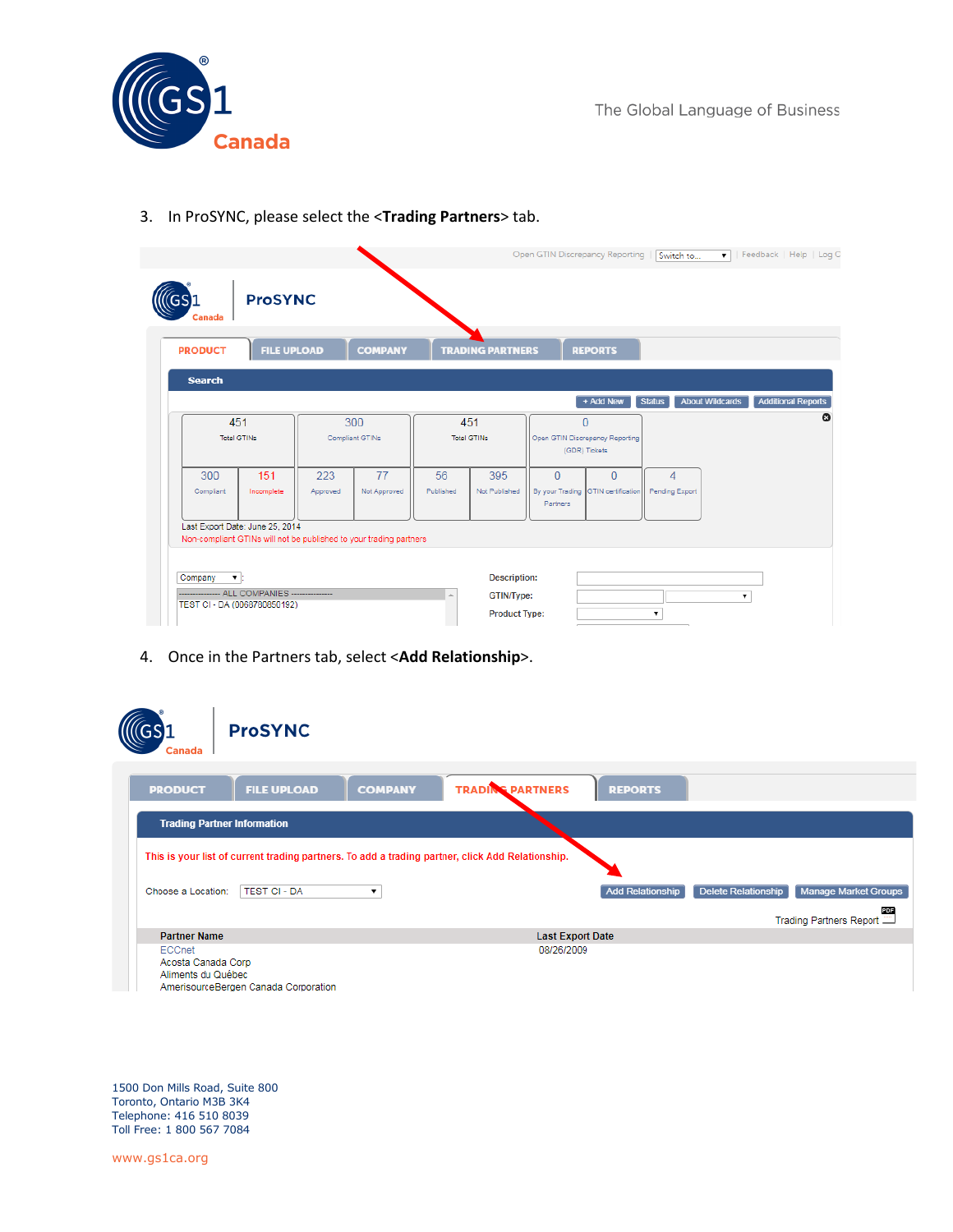Canada

The Global Language of Business

5. You must now find the company for which you need to find the products.

Once you have found the company, select it and click on <**Add Relationship**>.

| Canada                                                              | <b>ProSYNC</b>                                                                                                                                                                                                                                                                                      |                |                         |                |                               |
|---------------------------------------------------------------------|-----------------------------------------------------------------------------------------------------------------------------------------------------------------------------------------------------------------------------------------------------------------------------------------------------|----------------|-------------------------|----------------|-------------------------------|
| <b>PRODUCT</b>                                                      | <b>FILE UPLOAD</b>                                                                                                                                                                                                                                                                                  | <b>COMPANY</b> | <b>TRADING PARTNERS</b> | <b>REPORTS</b> |                               |
|                                                                     | <b>Trading Partner Information</b>                                                                                                                                                                                                                                                                  |                |                         |                |                               |
|                                                                     | <b>Add Trading Partner Relationship</b>                                                                                                                                                                                                                                                             |                |                         |                | Go to Trading Partner Summary |
| <b>Filter Partner By:</b><br><b>Partner Name</b><br><b>Nique ID</b> | (08380 <sup>-1</sup> 1WS MjR3 Recipient<br>(0625199006315) - Aramark Canada Ltd.<br>(006878085043). Canadian Restaurant and Foodservices Association<br>(0888103000017) - Compass-Group Canada<br>(0672544000015) - CRA Prot<br>(0826559000014) - Dietitians Of Canada (Third Party Data Recipient) | Go<br>Go       |                         |                |                               |
| (0620868000013) - qfs                                               | (0068780050301) - ECCnet Test Retailer<br>(0063848000014) - Familiprix<br>(0627844000999) - GS1 Canada Learning Zone (DR)(Broker/Distributor)<br>(0654321000005) - GS1 Canada Learning Zone (DR)<br>(7540013012490) - GS1 Canada Test API Data Recipient                                            |                |                         |                | <b>Add Relationship</b>       |

6. Once the company is added, you will receive a message confirming that it has beed added successfully.



1500 Don Mills Road, Suite 800 Toronto, Ontario M3B 3K4 Telephone: 416 510 8039 Toll Free: 1 800 567 7084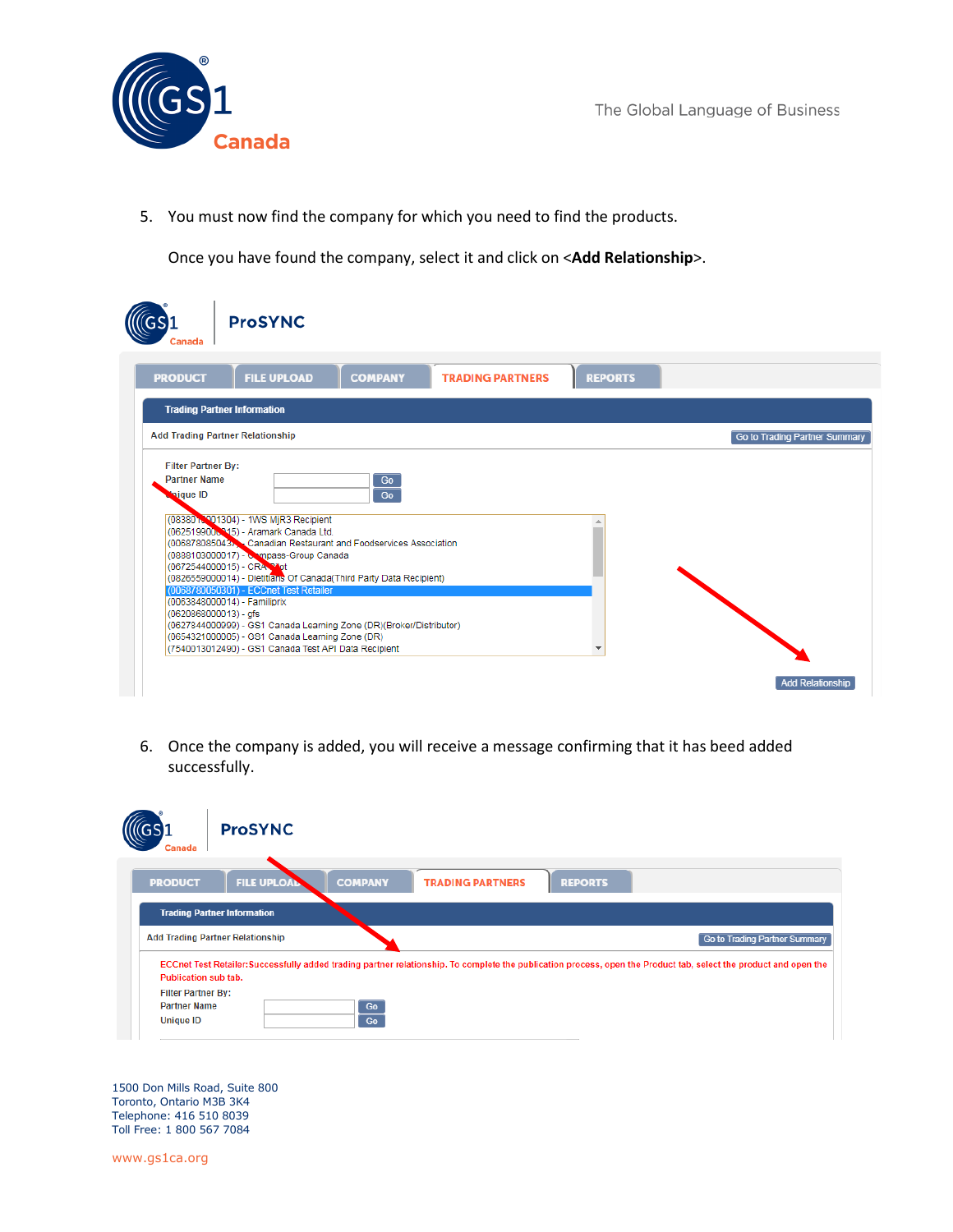**Canada** 

The Global Language of Business

7. The next step is to publish your catalogue to the desired company.

Click on the <**Product**> tab, and then on <**Search**> to see a complete list of your products.

| <b>ProSYNC</b><br><b>Canada</b>                                     |                |                                                                                                            |                          |        |                                                   |                                              |
|---------------------------------------------------------------------|----------------|------------------------------------------------------------------------------------------------------------|--------------------------|--------|---------------------------------------------------|----------------------------------------------|
| <b>FILE UPLOAD</b><br><b>PRODUCT</b><br><b>Search</b>               | <b>COMPANY</b> | <b>TRADING PARTNERS</b>                                                                                    | <b>REPORTS</b>           |        |                                                   |                                              |
| Company<br>v.<br>- ALL COMPANIES --<br>TEST CI - DA (0068780850192) | .              | <b>Description:</b><br>GTIN/Type:<br><b>Product Type:</b><br>Status:<br><b>Selection Code:</b><br>Sort By: | + Add New<br>Description | Status | <b>About Wildcards</b><br>▼<br>$\pmb{\mathrm{v}}$ | <b>Additional Reports</b><br>Clear<br>Search |
| <b>Details</b><br>▶ Profiles                                        |                |                                                                                                            |                          |        |                                                   |                                              |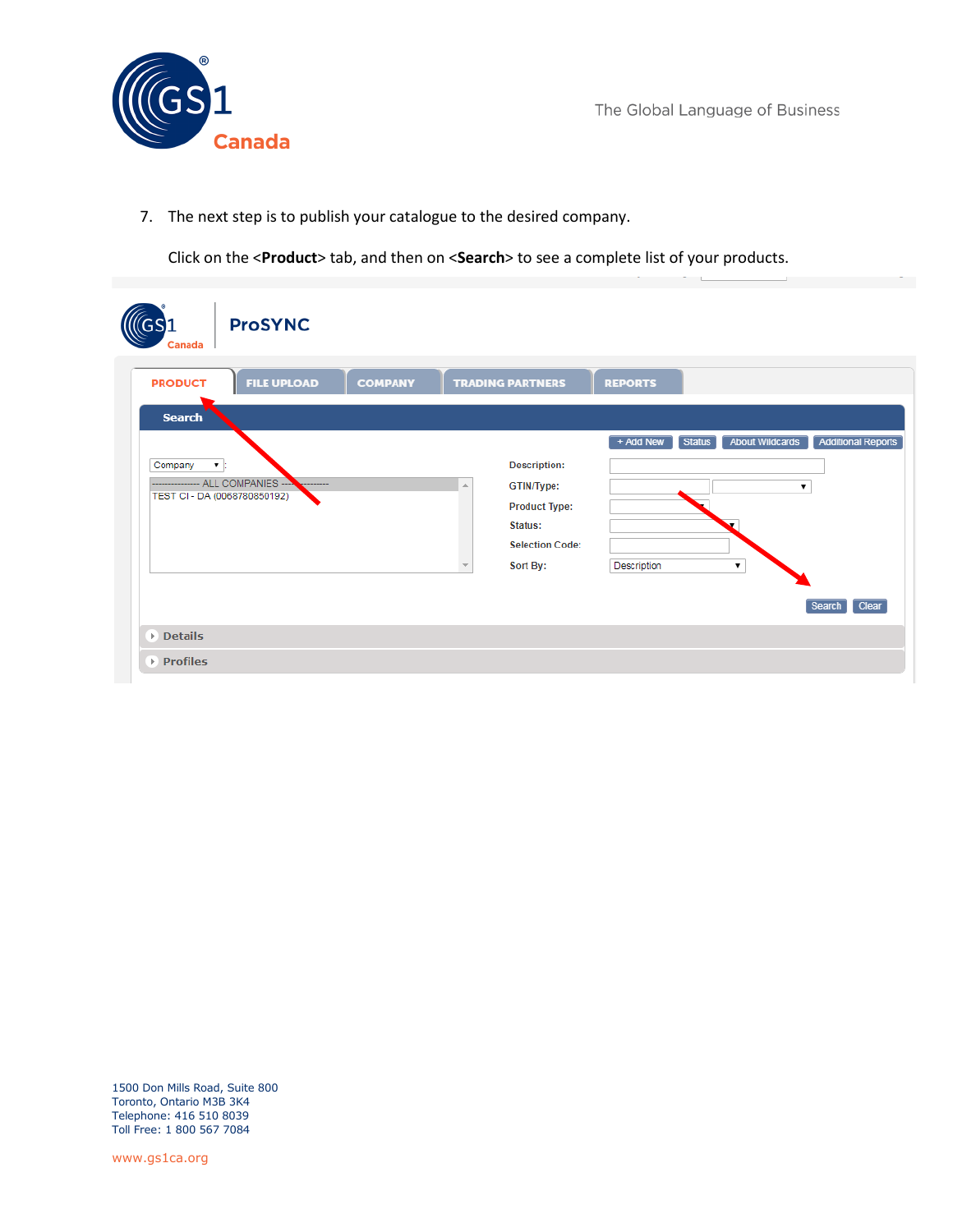

8. The product list will appear. It is important to select the products for which you want to grant access or <**Select all**>. A check mark will appear next to the selected products.

Once the products are selected, you need to publish the products by clicking on <**Trading Partner Publication**>.

| <b>PRODUCT</b>          | <b>FILE UPLOAD</b>                                                     | <b>TRADING PARTNERS</b><br><b>COMPANY</b>                                               | <b>REPORTS</b>      |                                                                       |  |
|-------------------------|------------------------------------------------------------------------|-----------------------------------------------------------------------------------------|---------------------|-----------------------------------------------------------------------|--|
|                         | Search Re dits/GTIN Publication                                        |                                                                                         |                     |                                                                       |  |
| Search GTIN             | $\mathbf{v}$ for                                                       | <b>SEARCH</b>                                                                           | + Add New           | Sort By: Description                                                  |  |
| <b>resh</b>             |                                                                        |                                                                                         |                     | <b>Trading Partner Publication</b><br><b>Market Group Publication</b> |  |
|                         |                                                                        |                                                                                         |                     |                                                                       |  |
| <b>Brand: ZYBERTRON</b> | Select All $\Box$ Select All On Current Page<br><b>Total Units: 11</b> | 326598326590 12-pack fun pops 100ct Consumer or Base<br>Size of Consumer Item: 20 Units | <b>TEST CI - DA</b> |                                                                       |  |
|                         | Drug and Health Product Number: 45689871                               | ATC: anti-inflamatory                                                                   |                     | Cancelled   Published   Last Updated: 03/08/2019 15:18:01             |  |
|                         |                                                                        | 2 123456789128 12-pack fun pops 100ct Consumer or Base TEST CI - DA                     |                     |                                                                       |  |
| <b>Brand: CYBERTRON</b> | <b>Total Units: 11</b>                                                 | Size of Consumer Item: 10 Units<br>ATC: anti-inflamatory                                |                     |                                                                       |  |
|                         | Drug and Health Product Number: 45689871                               |                                                                                         |                     | Compliant   Published   Last Updated: 02/26/2007 11:39:35             |  |

1500 Don Mills Road, Suite 800 Toronto, Ontario M3B 3K4 Telephone: 416 510 8039 Toll Free: 1 800 567 7084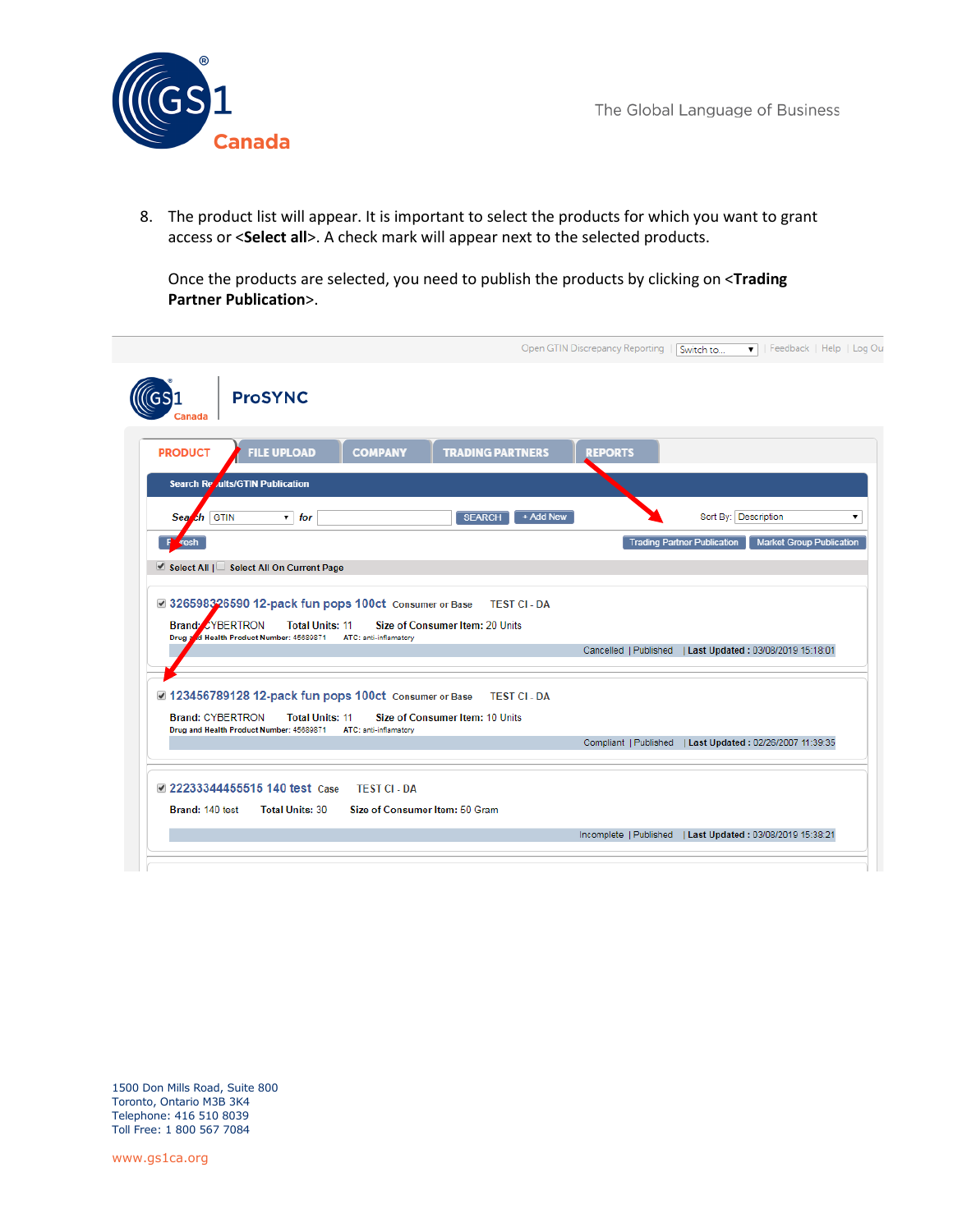

9. You must select the partner with which you want to publish the products.

Once selected, click on <**Publish items**>.

| Canada                                                                      | <b>ProSYNC</b>                                                                                                                                                                                                                                                                                                                                                                                                                                                                             |                                                       |                         |                |                       |
|-----------------------------------------------------------------------------|--------------------------------------------------------------------------------------------------------------------------------------------------------------------------------------------------------------------------------------------------------------------------------------------------------------------------------------------------------------------------------------------------------------------------------------------------------------------------------------------|-------------------------------------------------------|-------------------------|----------------|-----------------------|
| <b>PRODUCT</b>                                                              | <b>FILE UPLOAD</b>                                                                                                                                                                                                                                                                                                                                                                                                                                                                         | <b>COMPANY</b>                                        | <b>TRADING PARTNERS</b> | <b>REPORTS</b> |                       |
| <b>Product Publication</b>                                                  |                                                                                                                                                                                                                                                                                                                                                                                                                                                                                            |                                                       |                         |                |                       |
| <b>GTIN</b>                                                                 | v Search for                                                                                                                                                                                                                                                                                                                                                                                                                                                                               |                                                       | <b>SEARCH</b>           |                | <b>Search Results</b> |
| <b>Select Trading Partner:</b><br><b>Partner Name:</b><br><b>Unique ID:</b> | (0772309000011) - Colabor Inc.<br>(0068780092639) - Coleman Management Services<br>(0068780050302) - Concord Bay ZaperMart Inc.<br>(0675677000013) - Concord Food Centre Inc.<br>(16672340781) - Don Valley Retail Limited<br>(0068780050301) - ECCnet Test Retailer<br>(13062441616) - Federated Co-operatives Limited<br>(0068780110074) - Flanagan Food Service Inc.<br>(0068780850048) - GFS Canada<br>(0777747000012) - Groupe PharmEssor<br>(0852823001012) - H.Y. Louie Co. Limited | Go<br>$G_0$<br>(0881888000012) - Hudson's Bay Company |                         |                |                       |